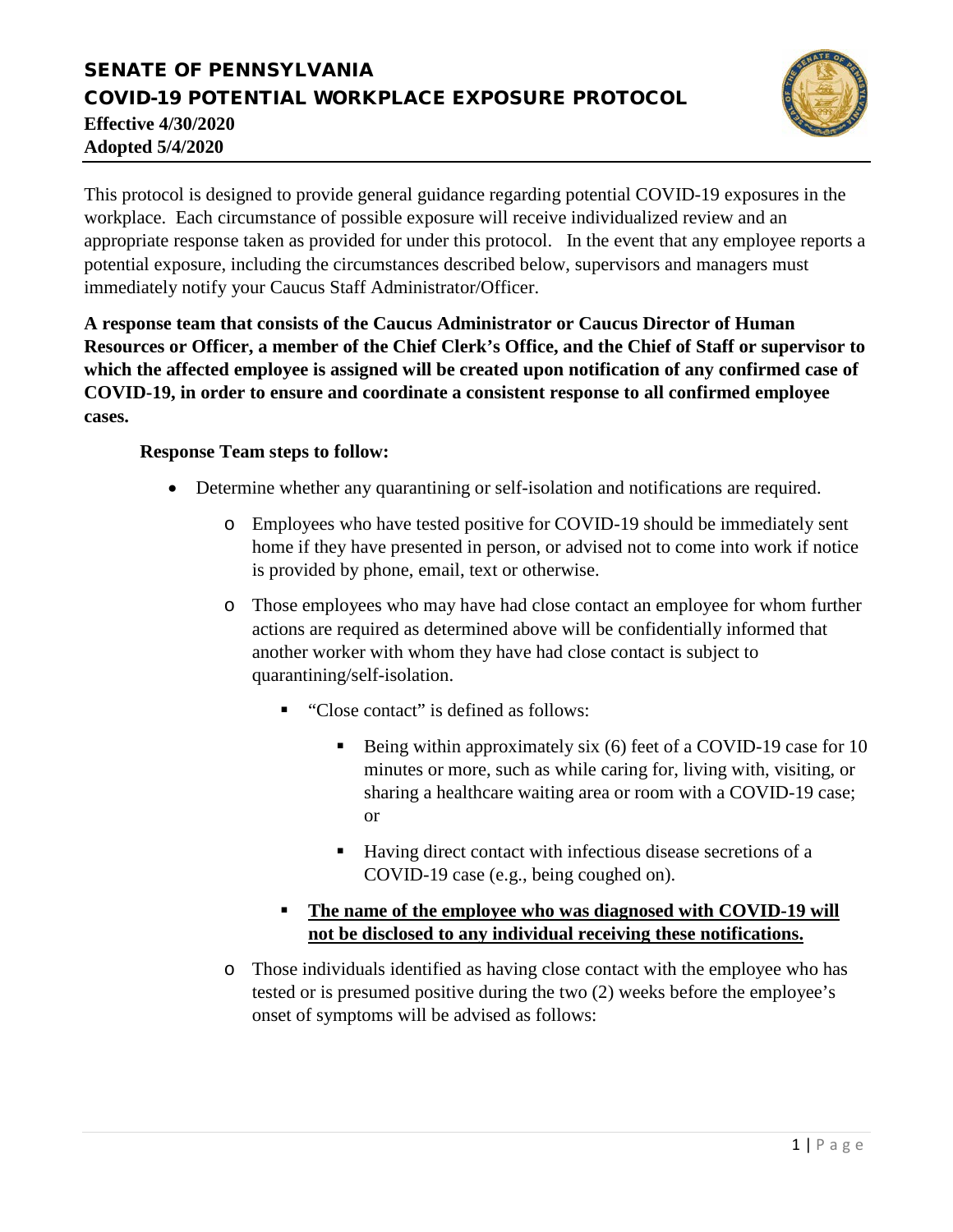- If they are experiencing symptoms themselves, they will be directed to stay home and self-quarantine<sup>[1](#page-1-0)</sup> for 14 days from the date of their last "close contact" with the affected employee, or until cleared to return to work by a medical professional.
	- Employees will be expected to practice social distancing during this 14-day period, and actively monitor their health in accordance with CDC guidelines.
- If they remain asymptomatic, they will be directed to adhere to the practices published by the CDC and DOH for a person suspected or confirmed COVID-19.
- If they become sick during the work day, they will be sent home immediately and the cleaning protocol set forth below implemented, as well as further close contact analysis as set forth above.
- In all cases, employees will be advised to actively monitor their health.
- o Verbal notification will be provided to other known business contacts by the affected employee's Chief of Staff or supervisor.
- Confirm with the employee which areas of the facility they were in within the last 24-48 hours and any employees and other business contacts they had close contact within the last 14 days, and any vehicles/equipment employee had operated within the last 48 hours.

## o **Public health officials should have been notified by healthcare provider.**

- The area/vehicle/equipment where the employee worked and any other areas that they have been within the facility in the past 48 hours will immediately closed off for use. All Senate provided or controlled areas/vehicles/equipment used by the employee will be appropriately cleaned and disinfected, after the facility has been closed off for at least twenty-four (24) hours.
- Appropriate communications regarding the job, assignments, and other important information will be sent to any employees affected by this procedure.
- During any quarantine period resulting from a potential exposure, employees should continue to communicate the status of any test results, and cannot return to work until they are able to present verification from a healthcare professional that an employee has been symptom-free for at least twenty-four (24) hours (without medication) before returning to work and/or have a negative COVID-19 test.

<span id="page-1-0"></span><sup>&</sup>lt;sup>1</sup> In jurisdictions not experiencing sustained community transmission, CDC recommends that post-exposure management for asymptomatic exposed individuals continue until 14 days after the last potential exposure. https://www.cdc.gov/coronavirus/2019-ncov/php/risk-assessment.html